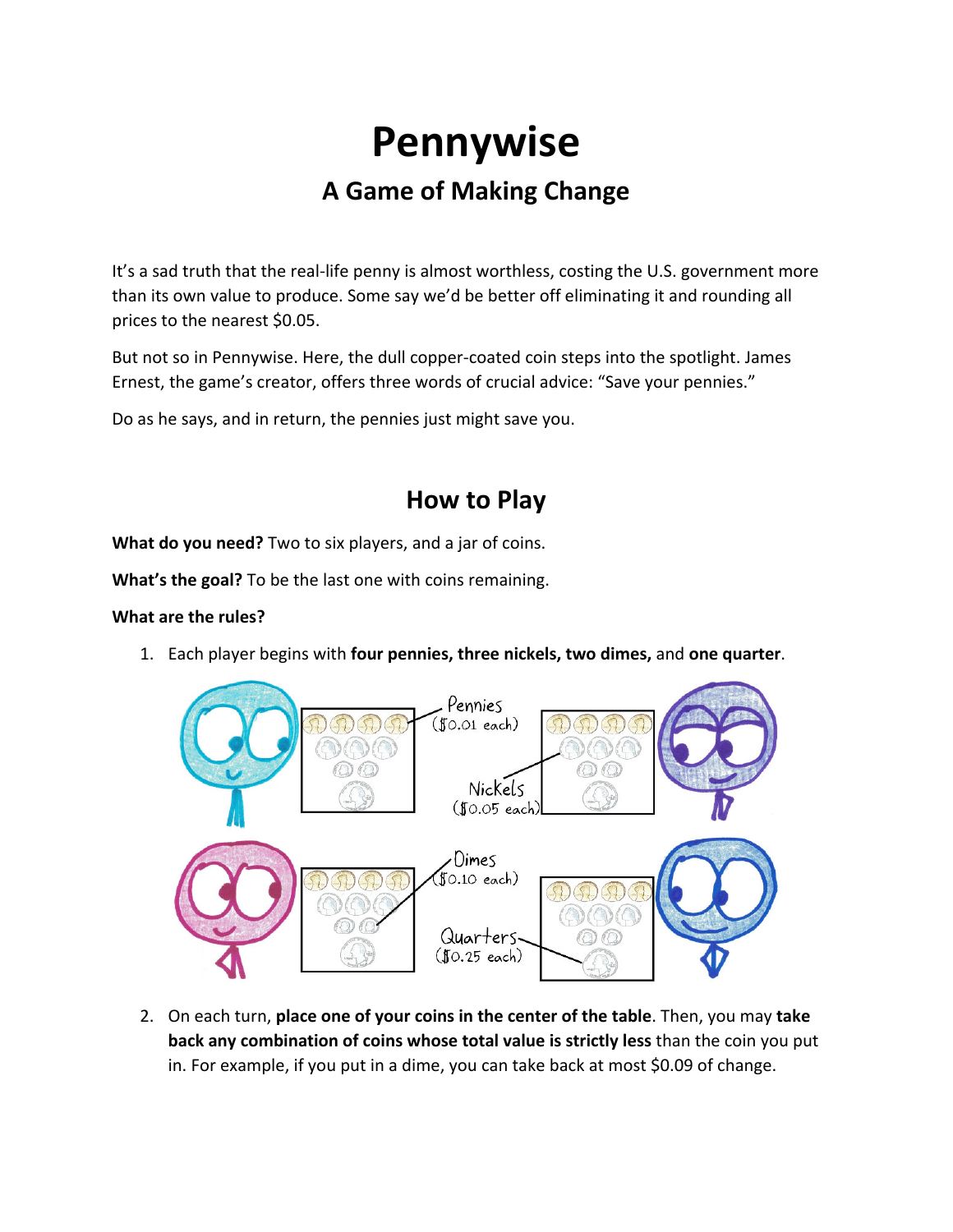

3. **Last player with any coins remaining is the winner**.



# **Variations and Related Games**

| <b>Name</b>    | <b>Coins at the Beginning</b>   | <b>Coins</b> | Value  |
|----------------|---------------------------------|--------------|--------|
| Original       | 1, 1, 1, 1, 5, 5, 5, 10, 10, 25 | 10           | \$0.64 |
| Coprimes       | 1, 1, 1, 1, 4, 4, 4, 7, 7, 13   | 10           | \$0.43 |
| Darlene        | 1, 1, 1, 3, 3, 3, 10, 10, 20    | 9            | \$0.52 |
| <b>Nodimes</b> | 1, 1, 1, 1, 5, 5, 5, 25         | 8            | \$0.44 |
| Sugar          | 1, 1, 2, 2, 5, 5, 10            |              | \$0.26 |
| Taylor         | 1, 1, 1, 5, 5, 10               | 6            | \$0.23 |

**OTHER STARTING COINAGE:** Rather than beginning with the coins mentioned above, try out these alternatives (proposed by James Ernest, the game's creator) or make up your own.

Whatever you pick, just make sure all players begin with identical stashes.